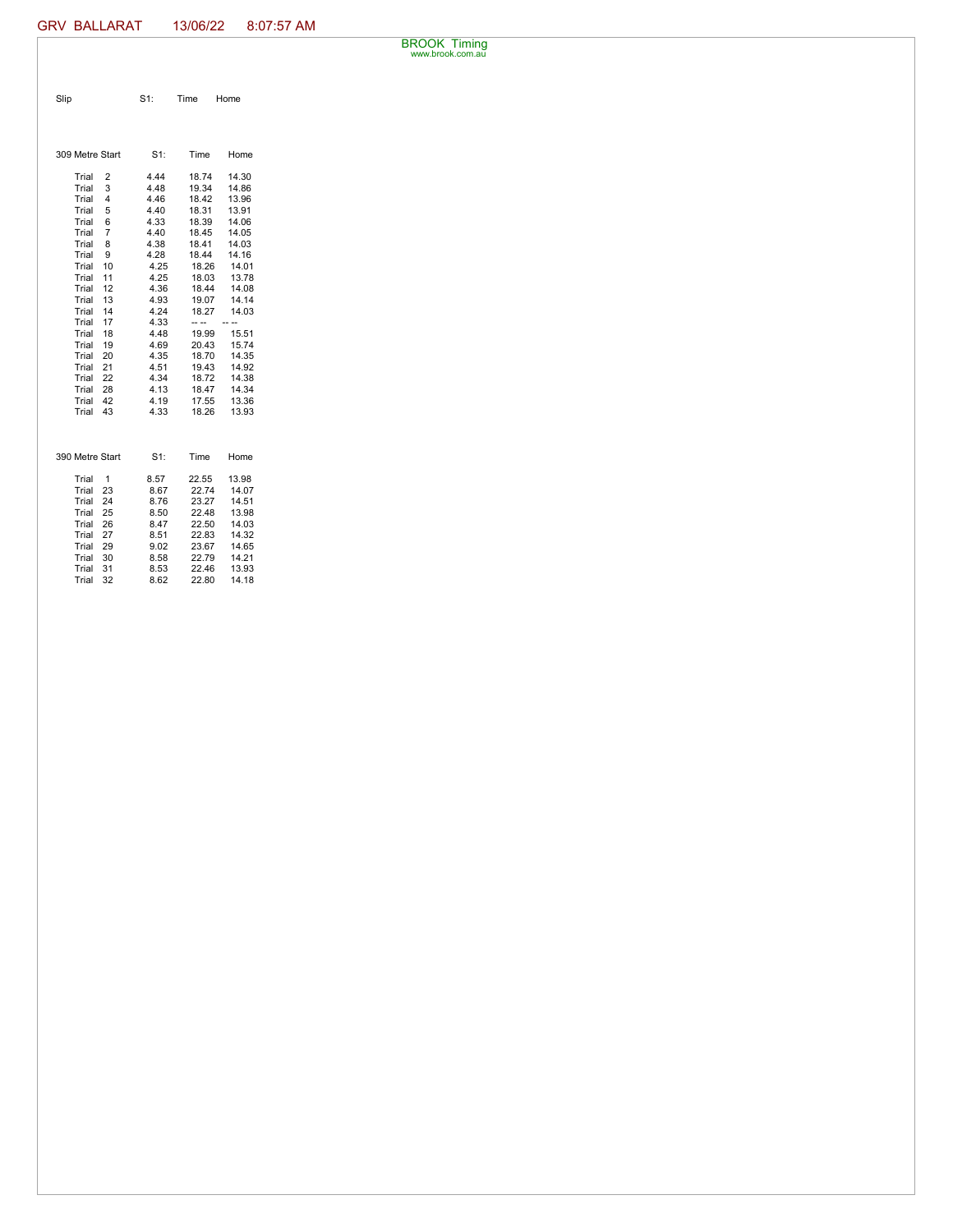## BROOK Timing www.brook.com.au

Page 2 13/06/22

| Trial<br>Trial<br>34 | 33 | 8.46<br>8.40 | 22.44<br>22.37 | 13.98<br>13.97 |       |
|----------------------|----|--------------|----------------|----------------|-------|
| Trial 35             |    | 8.56         | 22.47          | 13.91          |       |
| Trial<br>36          |    | 8.47         | 22.50          | 14.03          |       |
| Trial 37             |    | 8.74         | 23.01          | 14.27          |       |
| Trial 38             |    | 8.59         | 22.76          | 14.17          |       |
| Trial 39             |    | 8.44         | 22.63          | 14.19          |       |
| Trial 40             |    | 8.62         | 22.62          | 14.00          |       |
| Trial 41             |    | 8.66         | 22.96          | 14.30          |       |
| Trial 44             |    | 9.26         | 23.42          | 14.16          |       |
| Trial 45             |    | 8.72         | 23.30          | 14.58          |       |
| Trial 46             |    | 8.62         | 23.06          | 14.44          |       |
| Trial 52             |    | 8.58         | 22.42          | 13.84          |       |
| Trial 53             |    | 8.54         | 22.69          | 14.15          |       |
| Trial 54             |    | 8.44         | 22.53          | 14.09          |       |
| Trial 55             |    | 8.76         | $- - -$        | - --           |       |
| Trial 56             |    | 8.63         |                | 22.97 14.34    |       |
|                      |    |              |                |                |       |
| 450 Metre Start      |    | $S1$ :       | S2:            | Time           | Home  |
| Trial 47             |    | 6.68         | 11.49          | 25.68          | 14.19 |
| Trial 48             |    | 6.61         | 11.37          | 25.43          | 14.06 |
| Trial 49             |    | 6.61         | 11.42          | 25.69          | 14.27 |
| Trial 50             |    | 6.64         | 11.44          | 25.79          | 14.35 |
| Trial 51             |    | 6.52         | 11.36          | 25.65          | 14.29 |
|                      |    |              |                |                |       |
| 545 Metre Start      |    | $S1$ :       | S2:            | Time Home      |       |
|                      |    |              |                |                |       |
| Post 2 Post Start    |    | - S1:        | S2:            | Time           | Home  |
|                      |    |              |                |                |       |
| 660 Metre Start      |    | $S1$ :       | S2:            | Time Home      |       |
| Trial 15             |    | 13.04        |                |                |       |
| Trial                | 16 | 12.93        |                | -- --          |       |